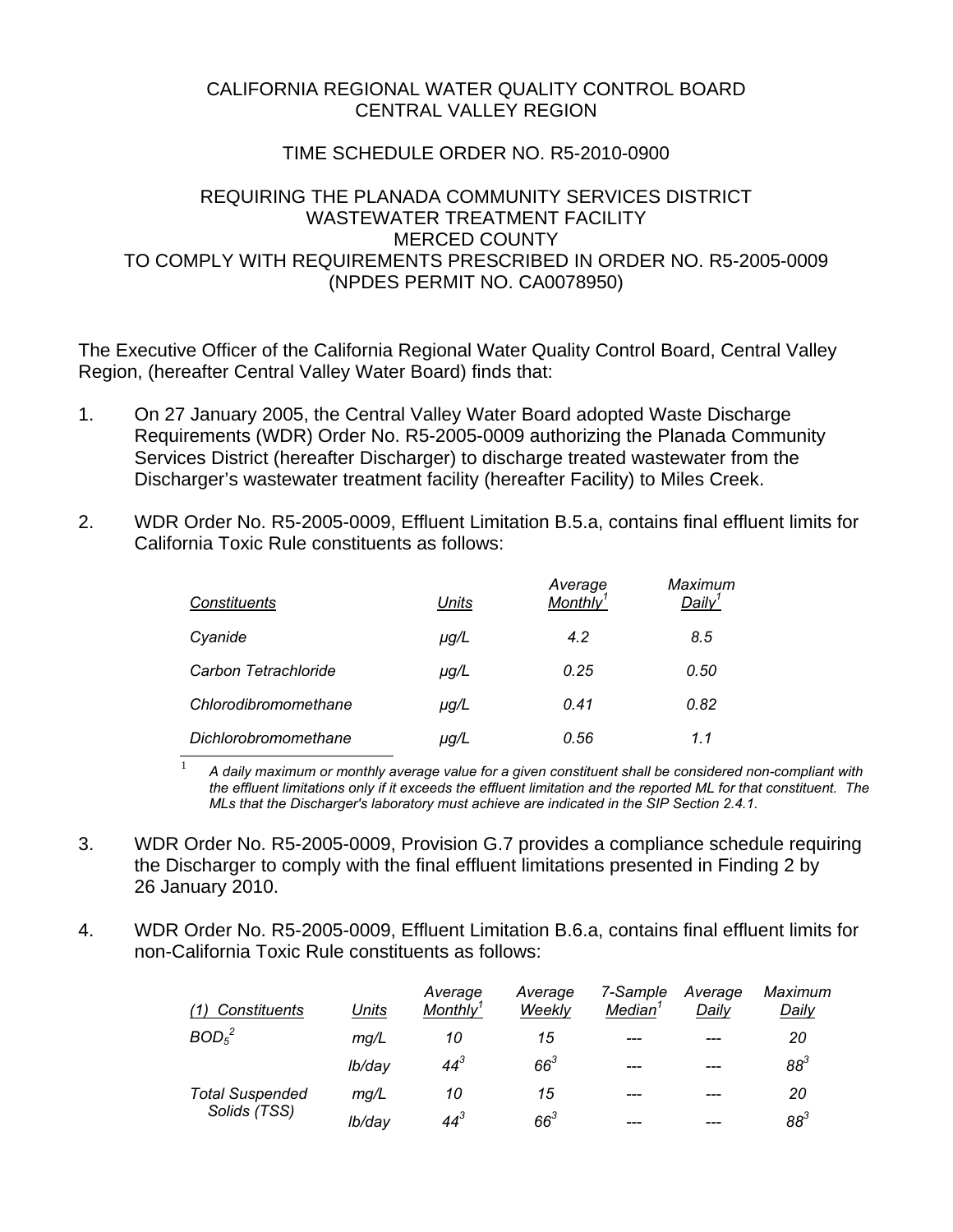### TIME SCHEDULE ORDER NO. R5-2010-0900 2 PLANADA COMMUNITY SERVICES DISTRICT WASTEWATER TREATMENT FACILITY MERCED COUNTY

| (1) Constituents                   | Units                        | Average<br>Monthly' | Average<br>Weekly | 7-Sample<br>Median' | Average<br>Dailv | Maximum<br>Dailv |
|------------------------------------|------------------------------|---------------------|-------------------|---------------------|------------------|------------------|
| <b>Total Coliform</b><br>Organisms | MPN <sup>4</sup> /<br>100 mL | $---$               | $---$             | 22                  | $---$            | 23               |
| Turbidity                          | NTU                          | ---                 |                   | ---                 |                  | 10 <sup>5</sup>  |

*1 Median value based on the last seven samples.* 

*2 5-day, 20°C biochemical oxygen demand (BOD).*

*3 Based upon a design flow of 0.53 mgd 4 MPN = most probable number*

*5 This magnitude shall not be exceeded at any time; turbidity shall not exceed 5 NTU more than 5 percent of the time within a 24-hour period.* 

- *(2) The arithmetic mean of 20°C BOD (5-day) and total suspended solids in effluent samples collected over a monthly period shall not exceed 10 percent of the arithmetic mean of the values for influent samples collected at approximately the same times during the same period (90 percent removal).*
- *(3) The CT (residual chlorine concentration times modal contact time) value shall be not less than 450 milligram-minutes per liter at all times with a modal contact time of at least 90 minutes, based on peak dry weather flow.*
- 5. WDR Order No. R5-2005-0009, Provision G.8 requires the Discharger, by 26 January 2010, to comply with the final effluent limitations presented in Finding 4 or to implement an alternative method of wastewater disposal that does not require tertiary treatment.
- 6. On 3 November 2004, the Discharger submitted a proposed compliance project to address Administrative Civil Liability Complaint No. R5-2004-0533 and to address the requirement to implement tertiary treatment. The proposed compliance project includes, in part, a plan to implement an alternative method of wastewater disposal. The Discharger originally proposed to cease discharges to Miles Creek by October 2009 by purchasing land to apply undisinfected secondary recycled water to non-human consumption crops. As described below, the Discharger's project has been delayed and the Discharger is unable to cease discharges to Miles Creek by 26 January 2010. However, the plan to cease discharges to Miles Creek by implementing reclamation remains the cornerstone of the Discharger's strategy to comply with the final effluent limitations presented in Findings 2 and 4 and to implement an alternative method of disposal, as allowed by WDR Order No. R5-2005-0009.
- 7. Subsequent to adoption of Order No. R5-2005-0009, the Discharger has made progress towards completing the compliance project. The Discharger completed two land purchases (totaling 108 acres), holds a purchase option on an additional 233 acres (pending compliance with the California Environmental Quality Act (CEQA) and funding), completed pre-design of the infrastructure necessary for land discharge, submitted a report of waste discharge for land discharge, and expended significant effort to satisfy CEQA. However, the Discharger has encountered significant project delays.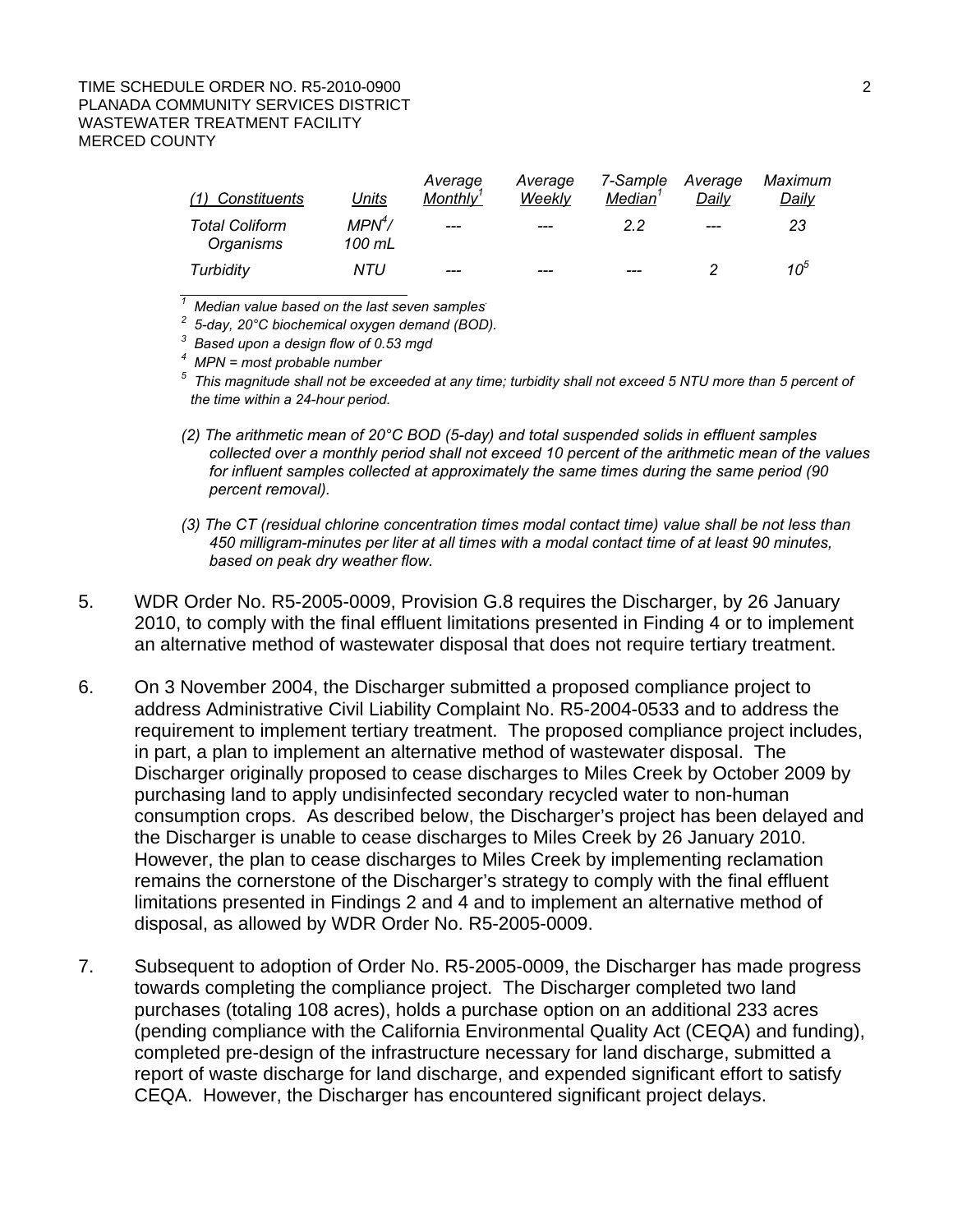TIME SCHEDULE ORDER NO. R5-2010-0900 3 PLANADA COMMUNITY SERVICES DISTRICT WASTEWATER TREATMENT FACILITY MERCED COUNTY

- 8. On 5 May 2009, the Discharger's attorney submitted a letter citing the following reasons for the Discharger's delay in completing the compliance project by October 2009: (1) members of the public opposed the project and the mitigated negative declaration, which prompted the Discharger to prepare an environmental impact report (estimated 8-10 month delay); (2) members of the public filed two lawsuits against the Discharger challenging the environmental impact report (estimated 8-9 month delay); and (3) the Discharger terminated its contract with its original CEQA consultant hired to work on the project due to delinquent work, and retained a new consultant (estimated 12 month delay). The total project delay is estimated to be 28-31 months. The attorney's letter also includes invoices for services directly related to the compliance project.
- 9. On 16 November 2009, the Discharger's engineer provided an updated schedule for completion of the compliance project. The new estimated project completion date is 3 September 2012.
- 10. The effluent limitations specified in Order No. R5-2005-0009 for cyanide, carbon tetrachloride, chlorodibromomethane, and dichlorobromomethane are based on implementation of the California Toxics Rule. BOD, TSS, total coliform organisms, turbidity, BOD/TSS percent removal, and CT value are based on tertiary treatment requirements. These effluent limitations are new limitations, which were not prescribed in previous WDR Order No. 97-123, adopted by the Central Valley Water Board on 20 June 1997.
- 11. California Water Code (CWC) section 13300 states: "*Whenever a regional board finds that a discharge of waste is taking place or threatening to take place that violates or will violate requirements prescribed by the regional board, or the state board, or that the waste collection, treatment, or disposal facilities of a discharger are approaching capacity, the board may require the discharger to submit for approval of the board, with such modifications as it may deem necessary, a detailed time schedule of specific actions the discharger shall take in order to correct or prevent a violation of requirements.*"
- 12. Federal regulations, 40 CFR 122.44 (d)(1)(i), require that NPDES permit effluent limitations must control all pollutants which are or may be discharged at a level which will cause or have the reasonable potential to cause or contribute to an in-stream excursion above any State water quality standard, including any narrative criteria for water quality. Beneficial uses, together with their corresponding water quality objectives or promulgated water quality criteria, can be defined per federal regulations as water quality standards.
- 13. In accordance with CWC section 13300, the subject discharge threatens to violate WDR Order No. R5-2005-0009, Effluent Limitation B.5.a, Effluent Limitation B.6.a, Provision G.7, and Provision G.8, and the Discharger is unable to comply immediately. The Clean Water Act and the CWC authorize time schedules for achieving compliance.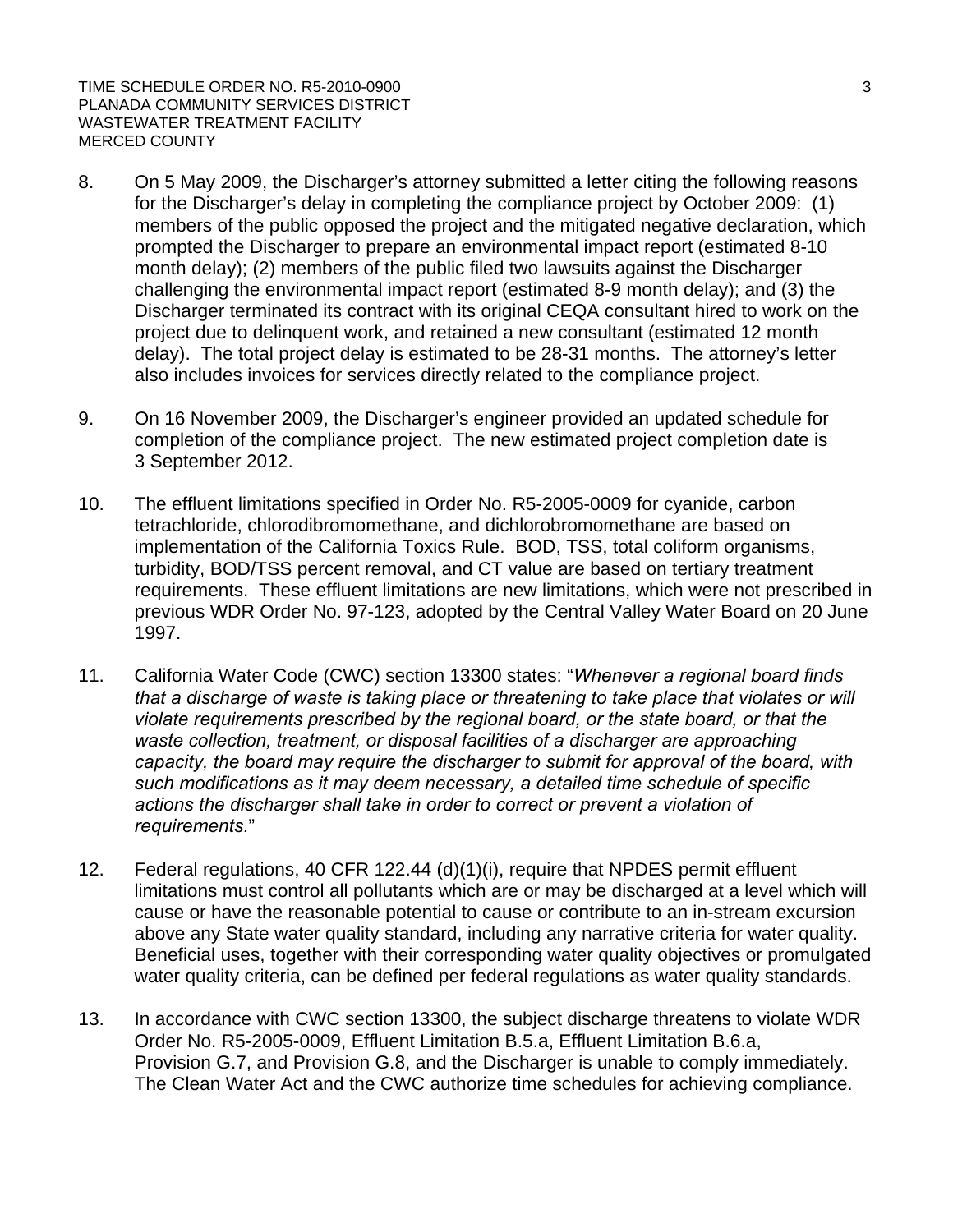TIME SCHEDULE ORDER NO. R5-2010-0900 4 PLANADA COMMUNITY SERVICES DISTRICT WASTEWATER TREATMENT FACILITY MERCED COUNTY

- 14. In accordance with CWC section 13385(j)(3), the Discharger is unable to consistently comply with the new effluent limitations for cyanide, carbon tetrachloride, chlorodibromomethane, dichlorobromomethane, BOD, TSS, total coliform organisms, turbidity, BOD/TSS percent removal, and CT value. These limitations are based on new requirements that became applicable to the Order after the effective date of the waste discharge requirements, and after 1 July 2000. New or modified control measures are necessary in order to comply with the limitations, and the new or modified control measures cannot be designed, installed, and put into operation within 30 calendar days.
- 15. This Order provides a time schedule for the Discharger to implement the compliance project described in Finding 6. The final effluent limitations specified in WDR Order No. R5-2005-0009, Effluent Limitation B.5.a, Effluent Limitation B.6.a, and the need for tertiary treatment for discharges to Miles Creek will become inapplicable upon completion of the compliance project.
- 16. CWC sections 13385(h) and (i) require the Central Valley Water Board to impose mandatory minimum penalties upon dischargers that violate certain effluent limitations. CWC section 13385(j)(3) exempts certain violations from the mandatory minimum penalties, "*where the waste discharge is in compliance with either a cease and desist order issued pursuant to Section 13301 or a time schedule order issued pursuant to Section 13300, if all the [specified] requirements are met.*"
- 17. Compliance with this Order exempts the Discharger from mandatory penalties for violations of effluent limitations for cyanide, carbon tetrachloride, chlorodibromomethane, dichlorobromomethane, BOD, TSS, total coliform organisms, turbidity, BOD/TSS percent removal, and CT value only, in accordance with CWC section 13385(j)(3). CWC section 13385(j)(3) requires the Discharger to prepare and implement a pollution prevention plan (PPP) pursuant to CWC section 13263.3. This Order requires the Discharger to prepare a PPP for cyanide, carbon tetrachloride, chlorodibromomethane, and dichlorobromomethane. A PPP for BOD, TSS, total coliform organisms, and turbidity is unnecessary for the reasons described in the Findings below, and the Discharger has met the requirements of CWC section 13263.3 for these constituents.
- 18. The need to meet tertiary treatment-based effluent limitations will be inapplicable once the Discharger ceases discharging to Miles Creek and begins applying undisinfected secondary recycled water to non-human consumption crops. BOD, TSS and total coliform organisms are components of human sewage and are not feasible to reduce by pollution prevention, but are dependent on additional control measures that are unnecessary for land disposal. Turbidity is an operational parameter used to confirm the effectiveness of tertiary treatment systems, and not a water-quality based requirement in Order No. R5-2005-0009. Thus, no additional pollution prevention measures or source control measures are necessary for BOD, TSS, total coliform organisms, and turbidity once the Discharger completes the compliance project.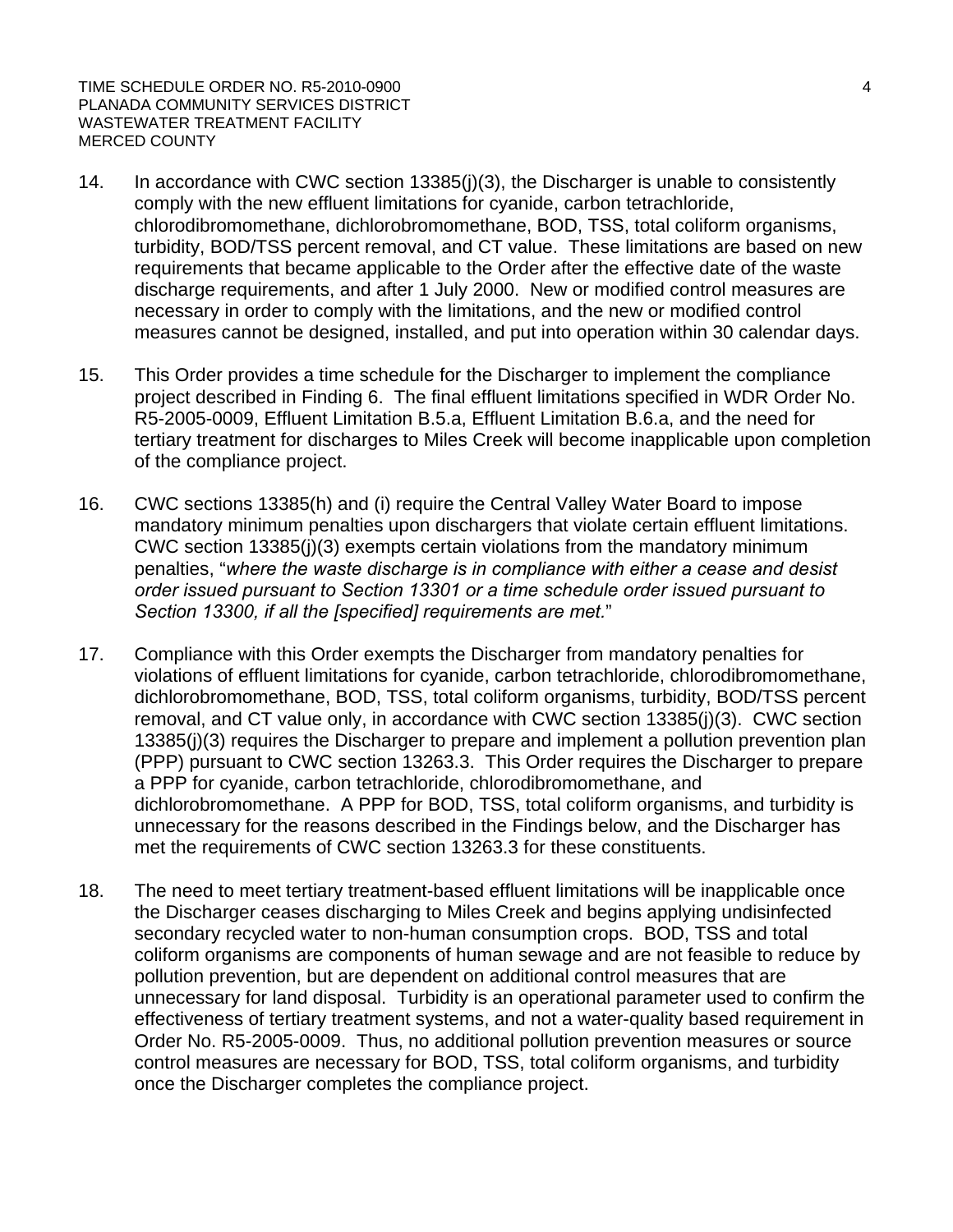- 19. Since the time schedule for completion of action necessary to bring the waste discharge into compliance exceeds one year, this Order includes interim requirements and dates for their achievement. The time schedule does not exceed five years.
- 20. The compliance time schedule in this Order includes interim effluent limitations for cyanide, carbon tetrachloride, chlorodibromomethane, and dichlorobromomethane based on Facility performance using data collected during the current permit term (approximately 4.5 years of data). The interim effluent limitations consist of a maximum daily effluent concentration equal to the maximum concentrations observed during the current permit term.
- 21. The compliance time schedule in this Order also includes interim effluent limitations for BOD, TSS, total coliform organisms, BOD/TSS percent removal consistent with the interim effluent limitations for these constituents in Order No. R5-2005-0009.
- 22. The Discharger can, in addition to other treatment and control options, undertake source control to maintain compliance with the interim limitations included in this Order. Interim limitations are established when compliance with the final effluent limitations cannot be achieved by the existing discharge. Discharge of constituents in concentrations in excess of the final effluent limitations, but in compliance with the interim effluent limitations, can significantly degrade water quality and adversely affect the beneficial uses of the receiving stream on a long-term basis. The interim limitations, however, establish an enforceable ceiling concentration until compliance with the effluent limitations can be achieved.
- 23. The Executive Officer has provided a 30-day public comment period and addressed all pertinent comments.
- 24. Issuance of this Order is exempt from the provisions of CEQA (Public Resources Code section 21000, et seq.), in accordance with CWC section 15321 (a)(2), Title 14, California Code of Regulations.

**IT IS HEREBY ORDERED** that pursuant to sections 13300 and 13267 of the California Water Code, Planada Community Services District shall comply with the following**:** 

1. The Discharger shall comply with the following time schedule to ensure compliance with cyanide, carbon tetrachloride, chlorodibromomethane, and dichlorobromomethane effluent limitations at Effluent Limitation B.5.a. and BOD, TSS, total coliform organisms, turbidity, BOD/TSS percent removal, and CT value at Effluent Limitation B.6.a. contained in WDR Order No. R5-2005-0009 as described in the above Findings.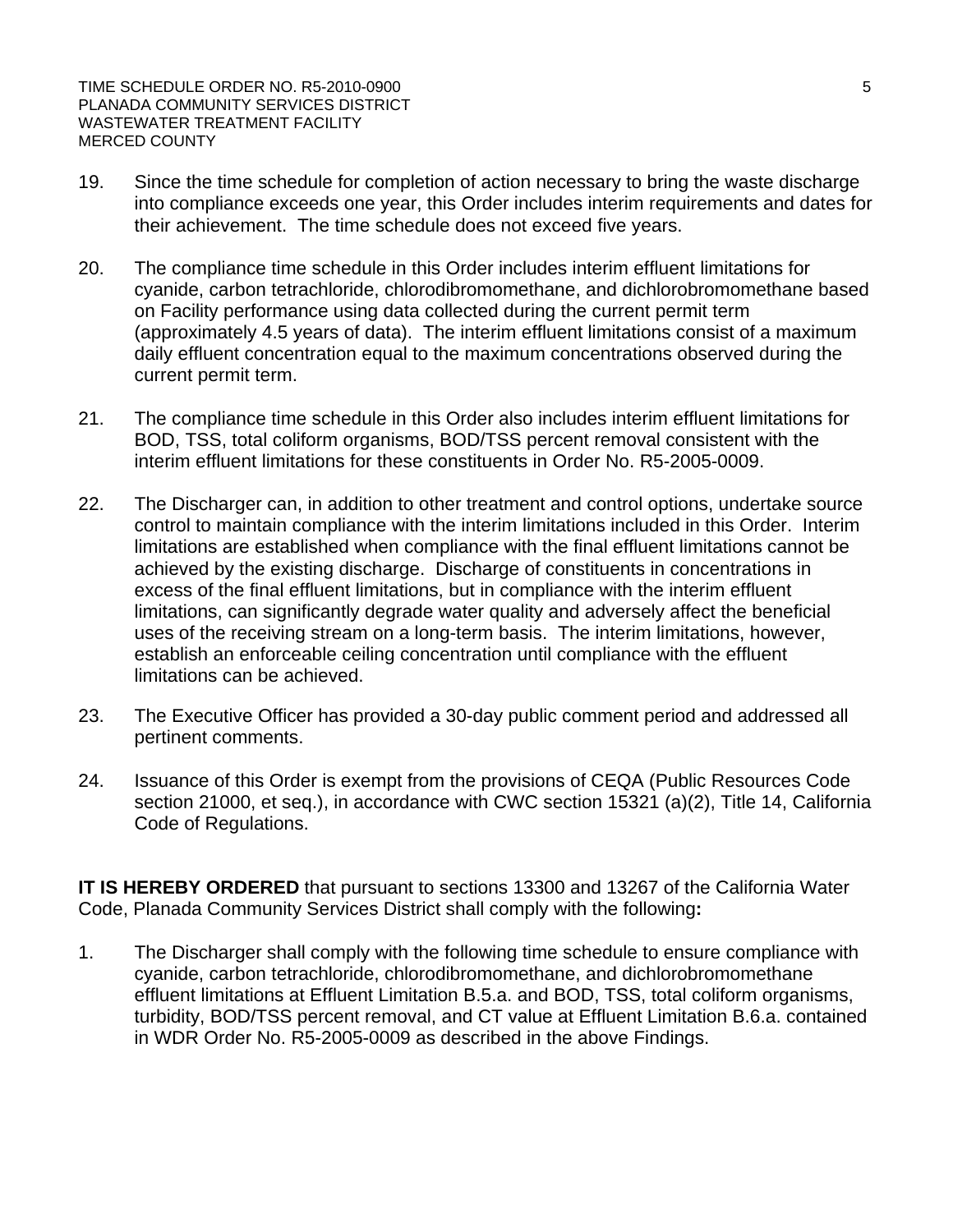TIME SCHEDULE ORDER NO. R5-2010-0900 6 PLANADA COMMUNITY SERVICES DISTRICT WASTEWATER TREATMENT FACILITY MERCED COUNTY

 $\overline{a}$ 1

Submit Pollution Prevention Plan (PPP)<sup>1</sup> pursuant to CWC section 13263.3 for cyanide, carbon tetrachloride, chlorodibromomethane, and dichlorobromomethane

Implement PPP<sup>1</sup> pursuant to CWC section 13263.3 for cyanide, carbon tetrachloride, chlorodibromomethane, and dichlorobromomethane

Progress Reports<sup>2</sup>

# **Task Date Due**

Within **1 year** after adoption of this Order

Within **2 years** after adoption of this Order

 **1 July 2010** and **semiannually** thereafter until final compliance

## **3 September 2012**

Full compliance with cyanide, carbon tetrachloride, chlorodibromomethane, and dichlorobromomethane effluent limitations at Effluent Limitation B.5.a and BOD, TSS, total coliform organisms, turbidity, BOD/TSS percent removal, and CT value at Effluent Limitation B.6.a. contained in WDR Order No. R5-2005-0009

2. The following interim effluent limitations for cyanide, carbon tetrachloride, chlorodibromomethane, and dichlorobromomethane shall be effective immediately. The interim effluent limitations shall be effective through **3 September 2012**, or when the Discharger is able to come into compliance with final effluent limitations, whichever is sooner:

|                        |              | <b>Maximum Daily</b>       |
|------------------------|--------------|----------------------------|
| <b>Parameter</b>       | <b>Units</b> | <b>Effluent Limitation</b> |
| Cyanide, Total (as CN) | $\mu$ g/L    | 22                         |
| Carbon tetrachloride   | $\mu$ g/L    | 11                         |
| Chlorodibromomethane   | $\mu$ g/L    | 3.5                        |
| Dichlorobromomethane   | $\mu$ g/L    | 23                         |

The PPP shall be prepared and implemented for cyanide, carbon tetrachloride, chlorodibromomethane, and dichlorobromomethane and shall meet the requirements specified in CWC section 13263.3. The PPP shall describe pollution prevention activities the Discharger will implement in the short-term (i.e., pending completion of the compliance project) and the long-term to reduce effluent concentrations for cyanide, carbon tetrachloride, chlorodibromomethane, and dichlorobromomethane.

<sup>2</sup> The progress reports shall detail what steps have been implemented towards achieving compliance with waste discharge requirements, including studies, construction progress, evaluation of measures implemented, and recommendations for additional measures as necessary to achieve full compliance by the final date.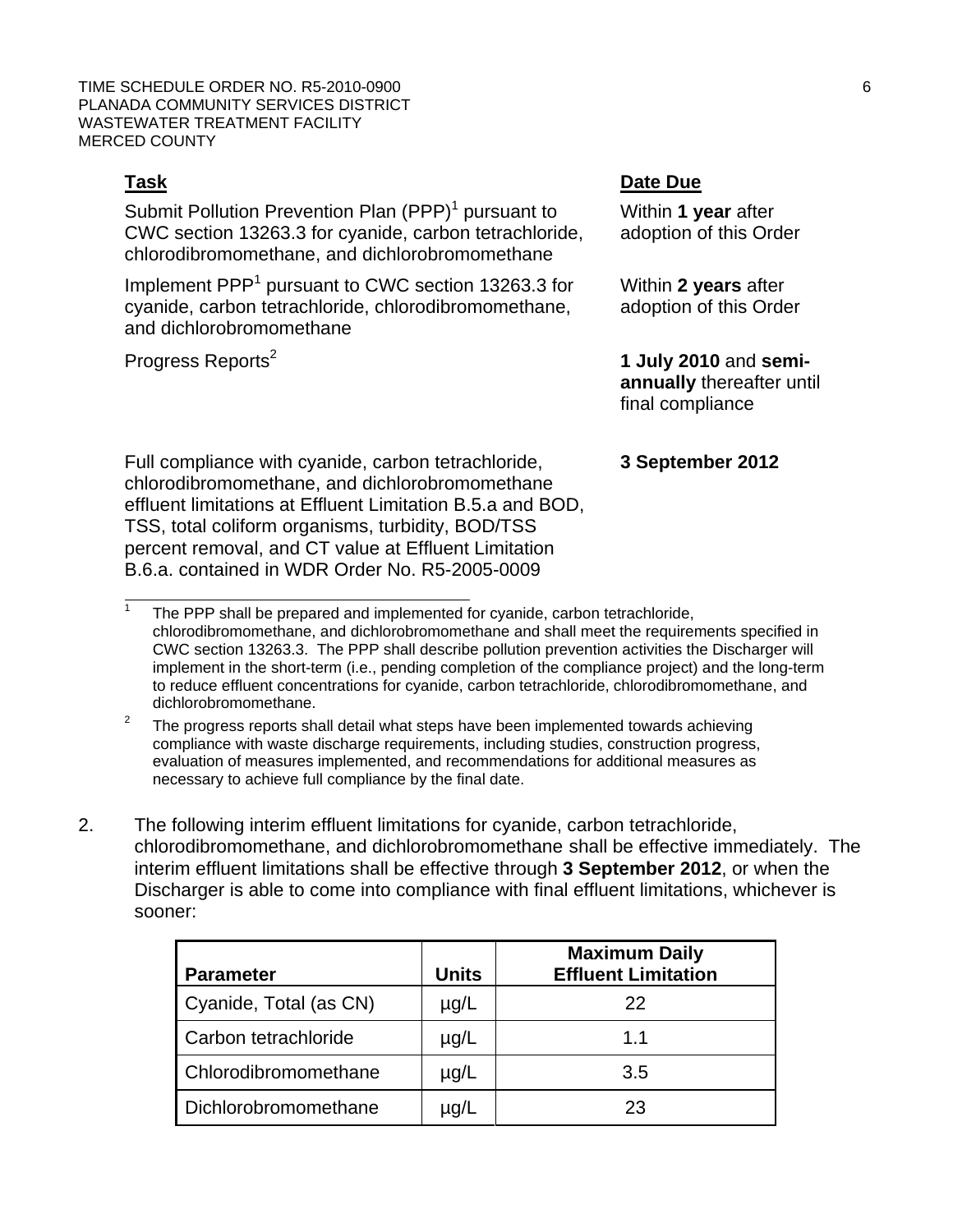TIME SCHEDULE ORDER NO. R5-2010-0900 7 PLANADA COMMUNITY SERVICES DISTRICT WASTEWATER TREATMENT FACILITY MERCED COUNTY

3. The following interim effluent limitations for BOD, TSS, total coliform organisms, BOD/TSS percent removal shall be effective immediately. The interim effluent limitations shall be effective through **3 September 2012**, or when the Discharger is able to come into compliance with final effluent limitations, whichever is sooner:

| <b>Parameter</b>                       | <b>Units</b>                    | Average<br><b>Monthly</b> | Average<br><b>Weekly</b> | 7-Sample<br>Median <sup>1</sup> | <b>Maximum</b><br><b>Daily</b> |
|----------------------------------------|---------------------------------|---------------------------|--------------------------|---------------------------------|--------------------------------|
| BOD <sub>5</sub> <sup>2</sup>          | mg/L                            | 30                        | 45                       |                                 | 60                             |
|                                        | lb/day                          | $133^{3}$                 | $199^{3}$                |                                 | $265^3$                        |
| <b>Total Suspended</b><br>Solids (TSS) | mg/L                            | 30                        | 45                       |                                 | 60                             |
|                                        | lb/day                          | $133^{3}$                 | $199^{3}$                |                                 | $265^3$                        |
| <b>Total Coliform</b><br>Organisms     | MPN <sup>4</sup> /<br>100<br>mL |                           |                          | 23                              | 240                            |

1 Median value based on the last seven samples.

2 5-day, 20°C biochemical oxygen demand (BOD) 3

Based upon a design flow of 0.53 mgd.

4 MPN = most probable number

The arithmetic mean of 20°C BOD (5-day) and total suspended solids in effluent samples collected over a monthly period shall not exceed 15 percent of the arithmetic mean of the values for influent samples collected at approximately the same times during the same period (85 percent removal).

4. For the compliance schedule required by this Order, the Discharger shall submit to the Central Valley Water Board on or before each compliance report due date, the specified document or, if appropriate, a written report detailing compliance or noncompliance with the specific schedule date and task. If noncompliance is being reported, the reasons for such noncompliance shall be stated, and shall include an estimate of the date when the Discharger will be in compliance. The Discharger shall notify the Central Valley Water Board by letter when it returns to compliance with the time schedule.

Issuance of this Order does not preclude the Central Valley Water Board from taking additional enforcement actions against the Discharger. If compliance is not achieved by the full compliance date, the discharge will be subject to mandatory minimum penalties for violations of certain effluent limitations.

Any person aggrieved by this action of the Central Valley Water Board may petition the State Water Resources Control Board to review the action in accordance with CWC section 13320 and California Code of Regulations, title 23, sections 2050 and following. The State Water